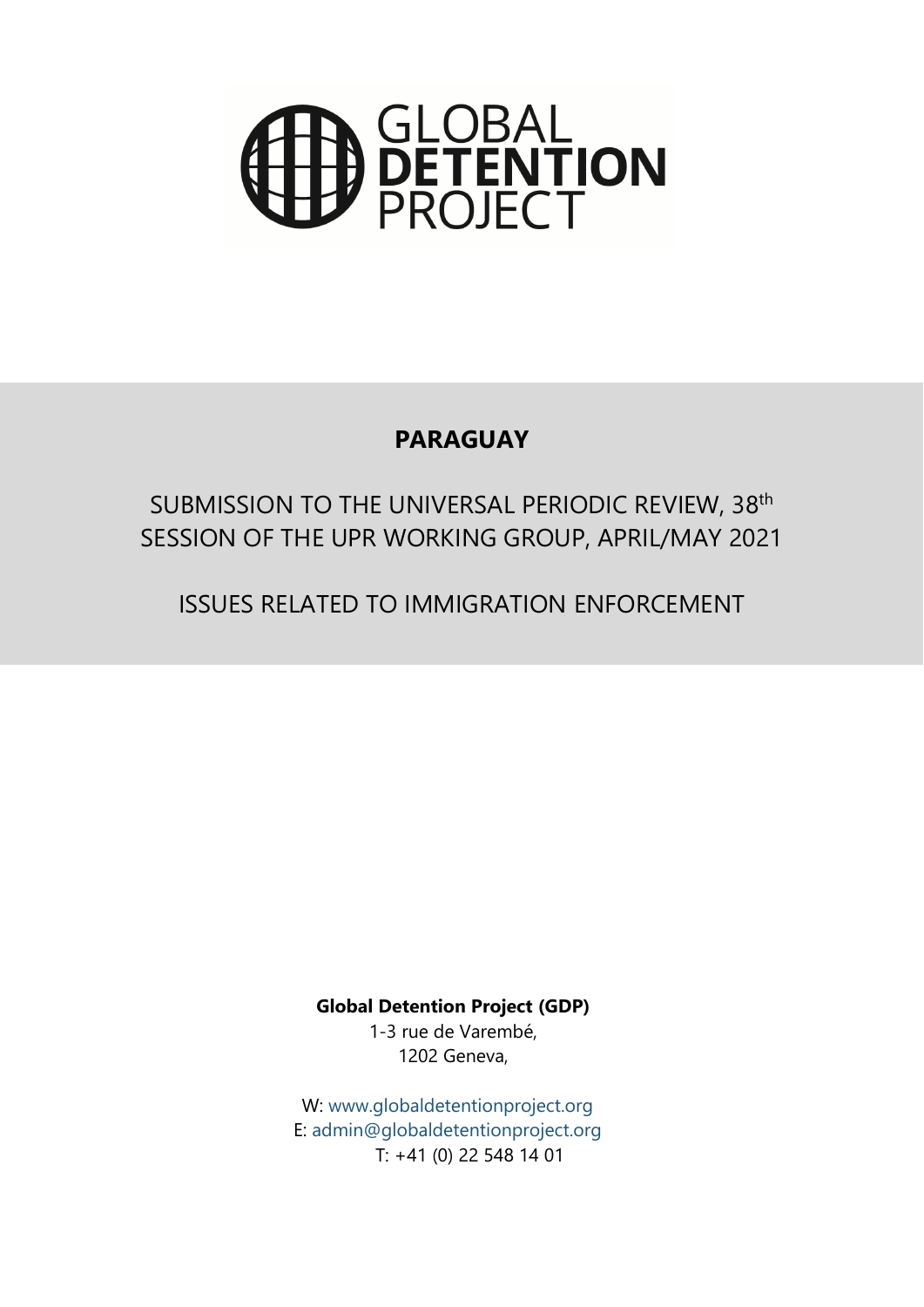# **ABOUT THE GLOBAL DETENTION PROJECT**

The Global Detention Project (GDP) is <sup>a</sup> non-profit organisation based in Geneva that promotes the human rights of people who have been detained for reasons related to their non-citizen status. Our mission is:

- To promote the human rights of detained migrants, refugees, and asylum seekers;
- To ensure transparency in the treatment of immigration detainees;
- To reinforce advocacy aimed at reforming detention systems;
- To nurture policy-relevant scholarship on the causes and consequences of migration control policies.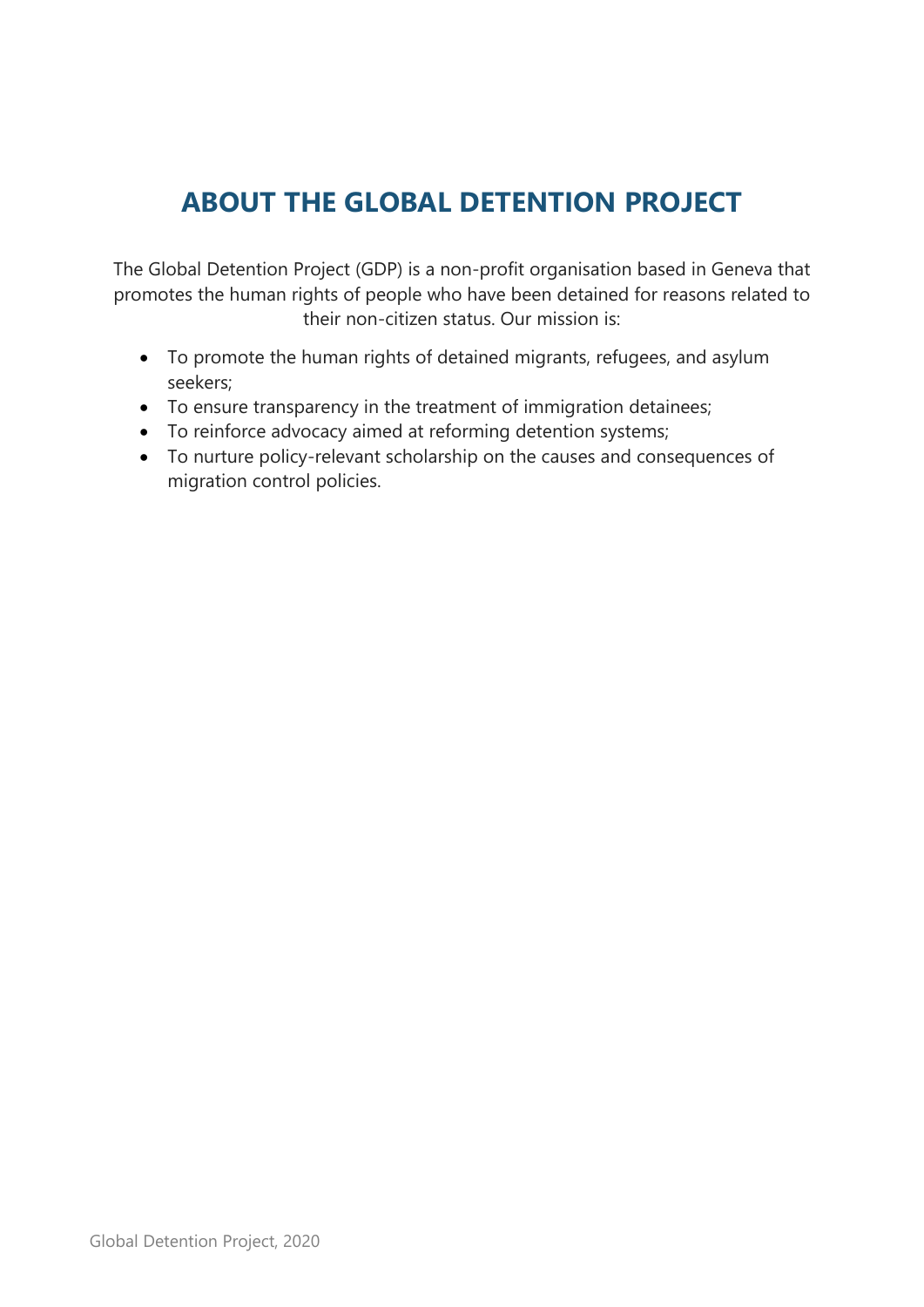## **PARAGUAY**

## **Submission to the Universal Periodic Review**

## **38th Session of the UPR Working Group, April/May 2021**

## **Issues Related to Immigration Enforcement**

The Global Detention Project (GDP) is an independent research centre based in Geneva, Switzerland, that investigates the use of detention as <sup>a</sup> response to international immigration. Its objectives are to improve transparency in the treatment of detainees, to encourage adherence to fundamental norms, to reinforce advocacy aimed at reforming detention practices, and to promote scholarship of immigration control regimes.

This submission focuses on human rights concerns relating to Paraguay'<sup>s</sup> immigration enforcement policies.

#### **1. CONTEXT**

- **1.1** Paraguay has not traditionally been <sup>a</sup> country of concern with respect to the treatment of migrants, refugees, or asylum seekers. This is reflected in the fact that during the previous two UPR cycles, there were no relevant recommendations made to the State party, other than the recommendation that it withdraw its reservation to Articles 76 and 77 of the International Convention on the Protection of the Rights of All Migrant Workers and Members of Their Families (ICMW) (concerning complaint procedures) (see "2. Recommendations during the 2<sup>nd</sup> Cycle of UPR).
- **1.2** However, the COVID-19 pandemic requires <sup>a</sup> renewed scrutiny of this issue. As the GDP has observed during its monitoring of governmen<sup>t</sup> practices regarding non-nationals during the pandemic,<sup>i</sup> in many contexts the crisis has increased non-nationals' vulnerability to detention and deportation for migration-related reasons, despite the hazards these activities imply for people in enforcement proceedings.
- **1.3** According to UNHCR reporting, as of December 2019, there were 5,298 people of concern in Paraguay (1,016 refugees; 694 asylum-seekers; and 3,588 Venezuelans displaced abroad). $^{\rm i}$
- **1.4** The key provisions regulating administrative immigration-related detention in Paraguay are provided in the Immigration Law N°978/96 (IL) (*Ley 978/96 de Migraciones*) of 1996, as amended by the 2009 Law N°3.958/10, and as regulated by Decree N°18.295 of 28 August 1997 which Regulates Immigration Law N°978/96.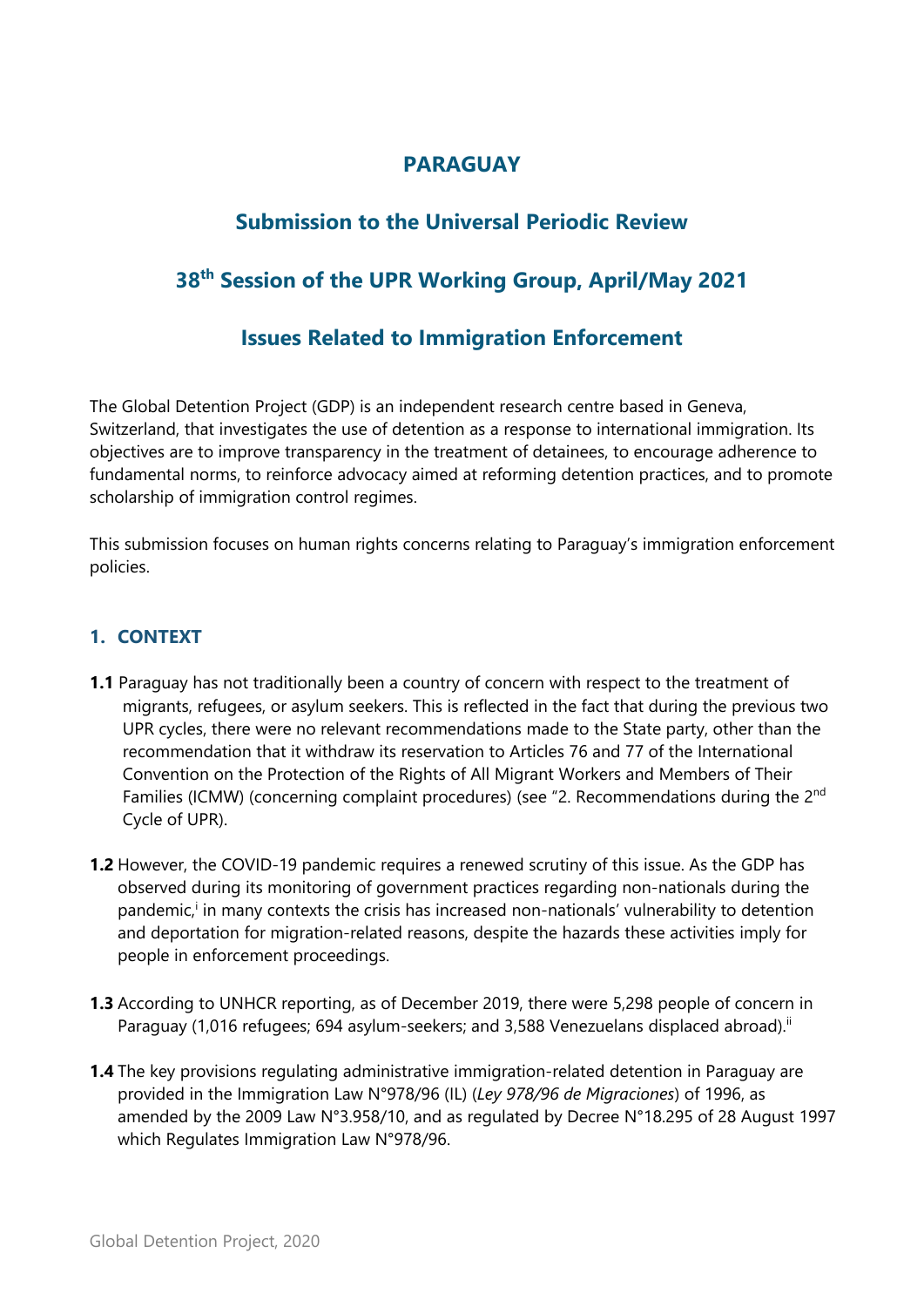- **1.5** Under Article 83 of the IL, in cases of expulsion, the "judicial authority can order the detention of the non-national for the minimum time necessary to ensure that the expulsion is conducted within the time period set by the competent authority that has decided the expulsion." Further, according to Article 84 of the IL, the Paraguayan immigration authority (*Dirección General de Migraciones* or DGM) is only entitled to order the expulsion of <sup>a</sup> non-citizens in the cases provided by Article 81(1); (3) and (4). Article 81 provides that the competent authority will resolve the expulsion of <sup>a</sup> non-citizen in the following cases: (1) when the person has entered the country clandestinely; (3) when the person remains in the country after the expiration of the authorised period of stay; and (4) when the person remains in the national territory once their residence permit has been cancelled and will not leave the country by the given deadline.
- **1.6** In response to the COVID-19 pandemic, Paraguay took specific measures concerning noncitizens, including prolonging the validity of permits that expired after 13 March 2020, and suspending the issuing of fines for persons who overstay. $^{\text{\tiny{iii}}}$
- **1.7** Paraguay has continued to enforce deportations during the crisis despite calls to halt these measures during this time.<sup>iv</sup> The country's Immigration Service (*Dirección General de Migraciones*, DGM) confirmed to the GDP that deportations had continued, although not to destinations where border closures prevented returns. The DGM highlighted cases of Brazilians who were deported for unspecified reasons, as well as non-nationals residing in border areas (such as Ciudad del Este and Pedro Juan) who were ordered to leave the country for breaking quarantine rules. v
- **1.8** Thousands of people are reported to have been held in state-run quarantine facilities that observers have highlighted as unsanitary, and which are exposing thousands of returning Paraguayan migrants to "inhumane conditions without adequate food, water and medical care." vi According to Amnesty International, by late May authorities had established 84 quarantine centres (in warehouses and other buildings such as schools), and as of late June 2020 more than 8,000 persons—mostly Paraguayan migrants returning from Brazil, having lost their jobs as <sup>a</sup> result of the pandemic—had been mandatorily quarantined in these facilities. Reports indicate that some persons have been held for far longer than the recommended 14 days, and that at the start of the crisis at least, conditions were inappropriate and lacked basic facilities. Since June, observers have noted improvements in conditions. More recently, many quarantine facilities have reportedly been closed.<sup>vi</sup>

#### **2. RECOMMENDATIONS DURING THE 2nd CYCLE OF UPR**

- **2.1** During the 2<sup>nd</sup> cycle of the Universal Period Review of Paraguay (32<sup>nd</sup> session, January 2016), Paraguay agreed to examine several recommendations relevant to its immigration enforcement practices.<sup>viii</sup> These included:
	- Consider withdrawing its reservation to Articles 76 and 77 of the International Convention on the Protection of the Rights of All Migrant Workers and members of Their

4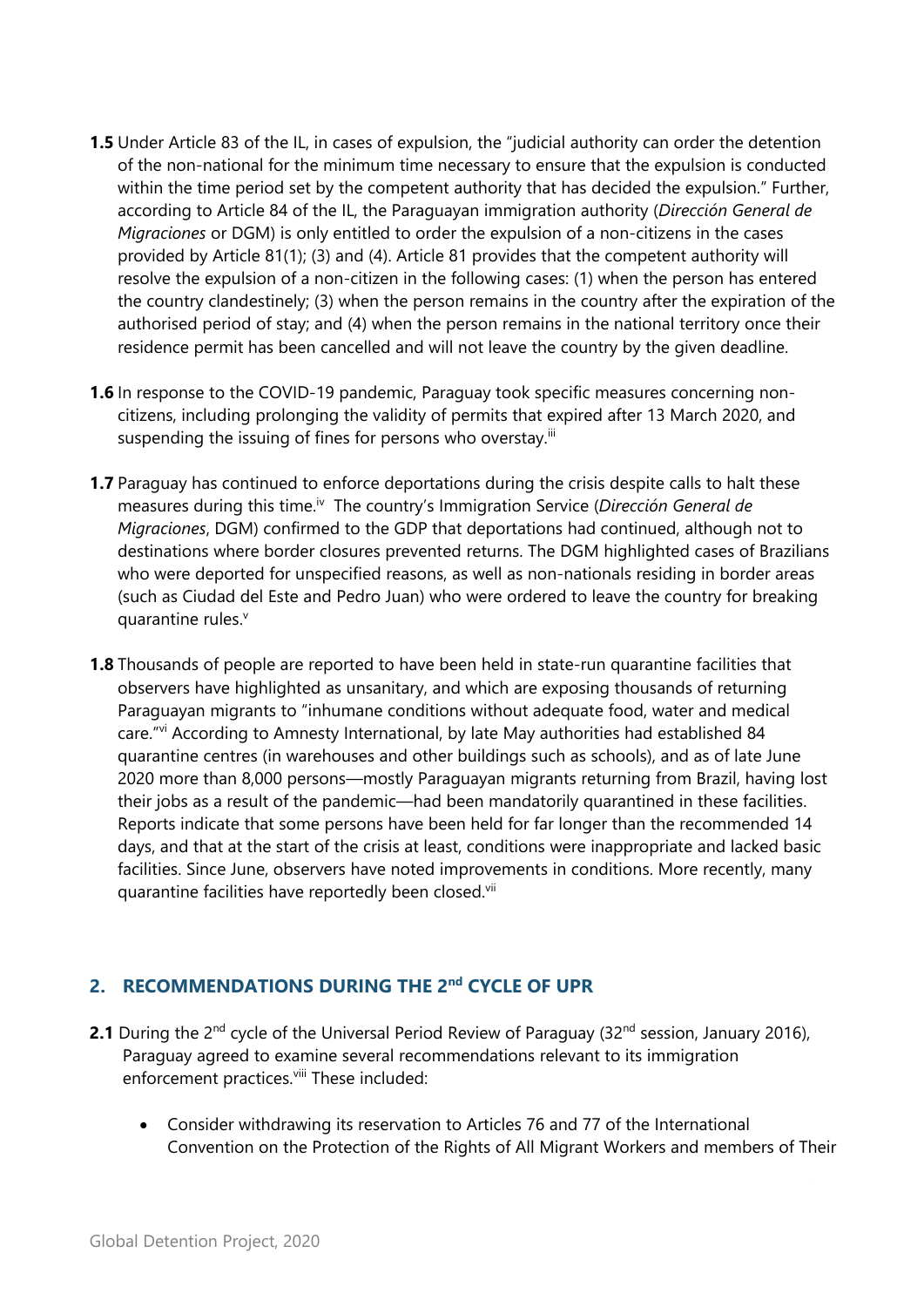Families (Philippines) (para. 105.2);

- $\bullet$  Ensure the issuance of birth certificates to all children born on its territory, regardless of the status of their parents (Poland) (para. 102.59);
- Appoint <sup>a</sup> new Ombudsman without further delay, after the mandate of the present incumbent expired in 2008, while ensuring that the institution compiles fully with the Paris Principles (Germany) (para. 102.20);
- Implement <sup>a</sup> status determination procedure to ensure the protection of stateless persons who are not refugees (Portugal) (para. 102.184).

#### **3. RECOMMENDATIONS FROM OTHER HUMAN RIGHTS BODIES**

**3.1** Since Paraguay'<sup>s</sup> second periodic review, the UN Human Rights Committee has recommended that authorities ensure that national legislation on immigration, including the country'<sup>s</sup> Refugee Law, are "consistent with the Covenant and other international standards, and take the legal and administrative measures necessary to this end." $^{\mathrm{ix}}$ 

#### **4. SUGGESTED RECOMMENDATIONS**

- **<sup>o</sup>** Ensure that immigration detention is only used as <sup>a</sup> measure of last resort, when it is necessary and proportionate.
- <sup>o</sup> Cease the deportation of non-nationals during the pandemic.
- <sup>o</sup> Ensure that people who may be held in detention while awaiting deportation are held separately from people imprisoned for criminal prosecution.
- **<sup>o</sup>** Provide up-to-date information on where—and in what conditions—non-nationals are detained.
- **<sup>o</sup>** Disclose disaggregated data on the number of migrants, refugees, and asylum seekers who are detained.
- <sup>o</sup> Release detainees whose detention is unlawful or unnecessary, including anyone whose deportation is not possible amidst the COVID-19 pandemic.
- <sup>o</sup> Adopt measures to ensure the protection of immigration detainees during the pandemic, and ensure detained populations have access to testing and treatment.
- **<sup>o</sup>** Disclose information clarifying the steps that are being taken to protect immigration detainees during the pandemic.
- **<sup>o</sup>** Ensure that victims of trafficking are protected against detention by implementing systematic, proactive screening and identification procedures.